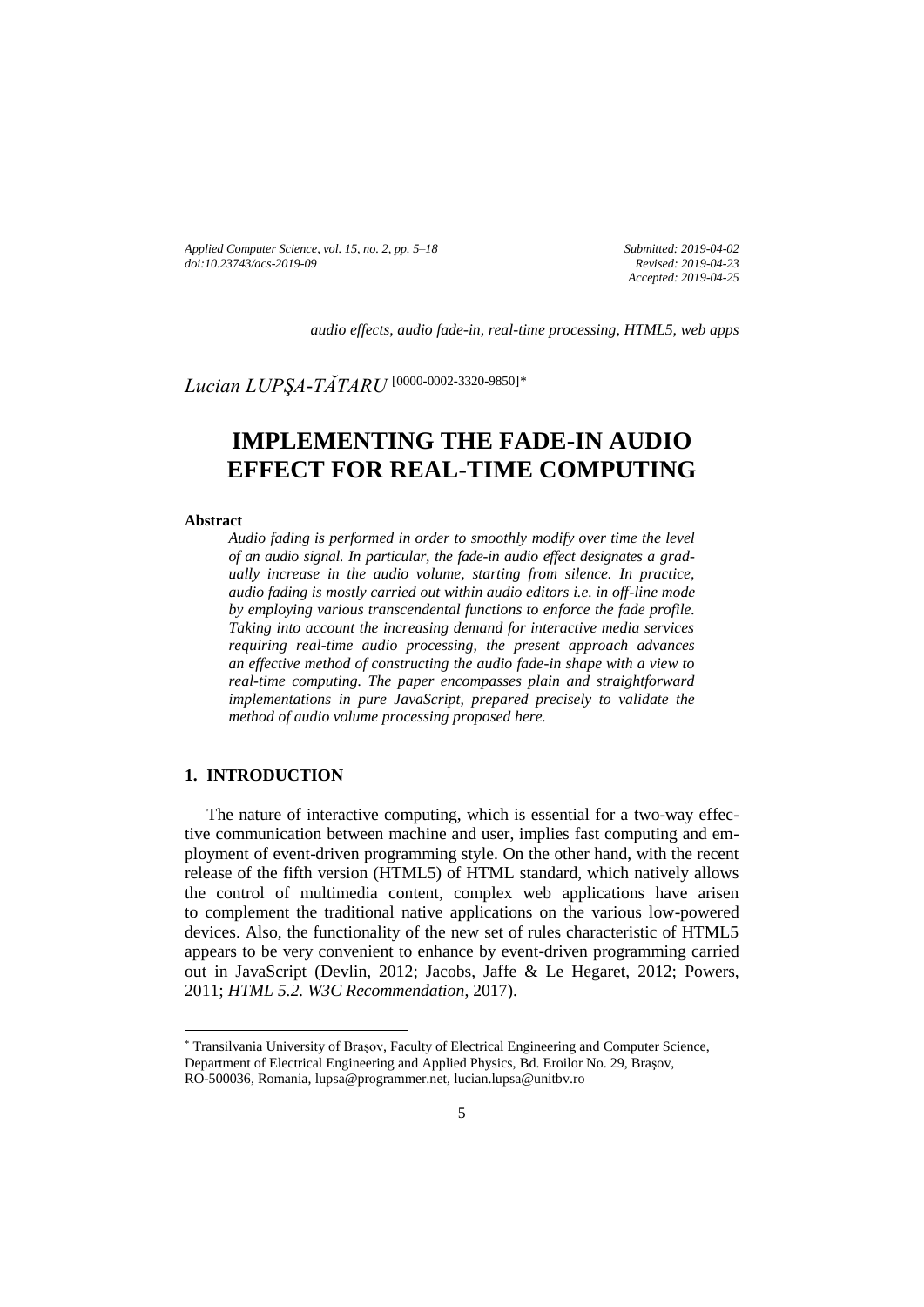In this context, having in view that designing of media development software, simulation software as well as entertainment applications often asks for real-time/fast audio processing, the present investigation puts forward an effective solution for constructing the profile of the fade-in audio effect. Although widely used in order to receive a smooth lead in to an audio content, the fade-in sound effect is usually applied within audio editors that is in off-line mode, by employing linear and transcendental functions to impose the time-related evolution of the audio volume, starting from a level of 0 (silence) (Case, 2007; Jackson, 2015; Langford, 2014; Reiss & McPherson, 2015).



**Fig. 1. An exponential fade-in audio effect, received in Audacity editor for the final audio level of 1 and the fade length of 1 s**



**Fig. 2. A linear fade-in audio effect, received in Audacity editor for the final audio level of 1 and the fade length of 1 s**



**Fig. 3. A logarithmic fade-in audio effect, received in Audacity editor for the final audio level of 1 and the fade length of 1 s**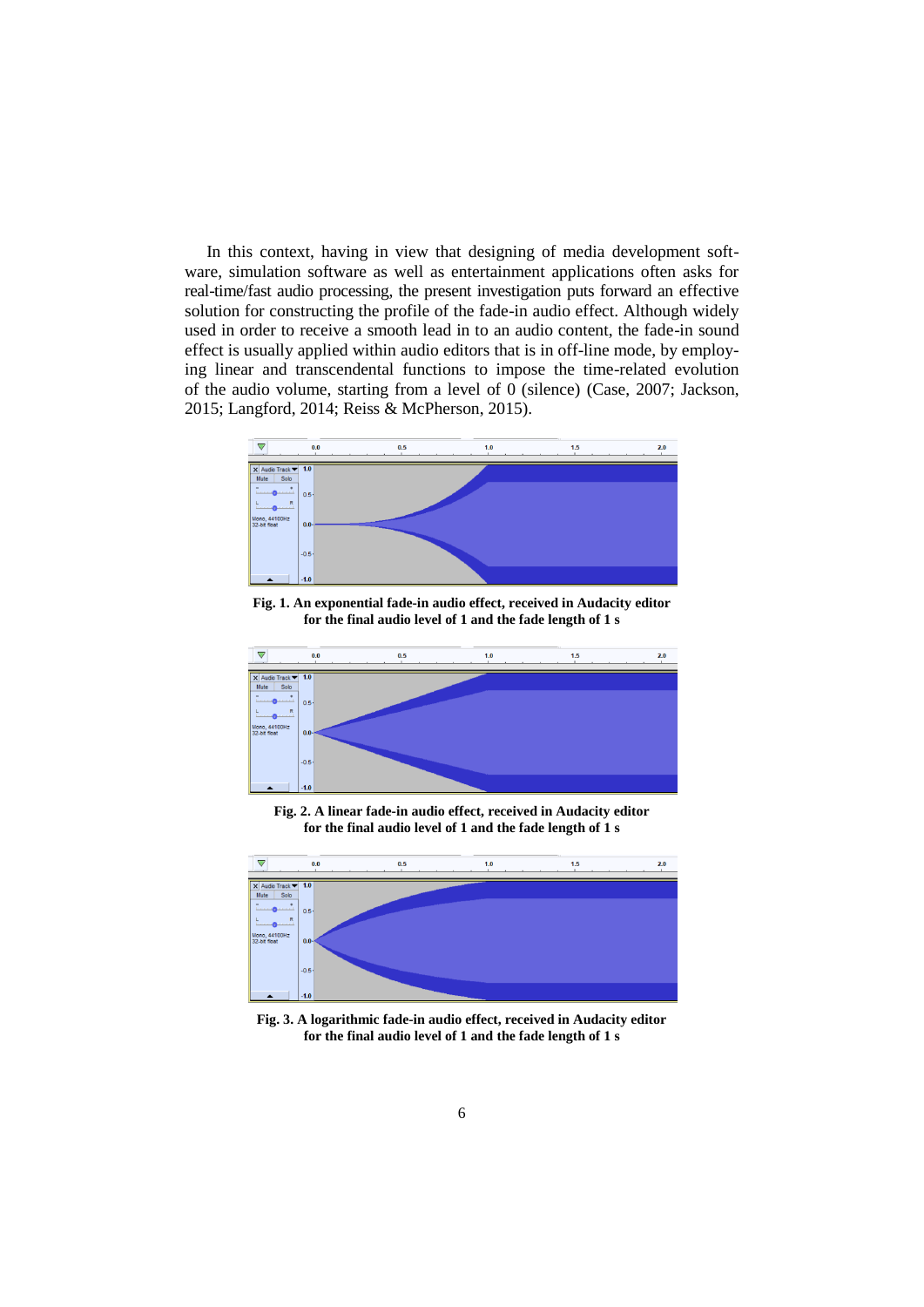Fig. 1, Fig. 2 and Fig. 3 highlight a set of 1 s length fade-ins of exponential, linear, and logarithmic curve shape, carried out in Audacity editor (Jackson, 2015; Schroder, 2011). It has to be emphasized that both fade-in length and shape should be correlated with the appropriate music genre (Corey, 2017; Panagakis, Kotropoulos & Arce, 2014; Potter, 2002).

By adopting the exponential fade-in, depicted in Fig. 1, one receives an extremely smooth transition from silence, characterized by a low instantaneous rate of change of audio level in the beginning of fading-in. As the opposite of the exponential fade-in shape, the fade-in of logarithmic type, illustrated in Fig. 3, determines a quick increase of the audio volume in the beginning of the fade effect, followed by a decrease in the rate of change of audio volume towards the end of fading-in. Hence, a logarithmic fade-in brings a soft increase in the audio level within the ending region of the effect. On the other hand, as Fig. 2 indicates, the linear fade-in effect is performed at a constant rate of change of audio level and, obviously, in this case, any attempt of smoothing the transition from silence would lead to an increasing of the fade-in length (Case, 2007; Langford, 2014; Reiss & McPherson, 2015).

With a view to real-time computing, one has to consider that the instant of fade-in initiation is associated with an event occurrence, and that the valuation of the outputs of transcendental functions, suitable for shaping the fade-in profile in the off-line mode, comes to be very time consuming.

## **2. CUSTOMIZING THE FADE-IN PROFILE**

To improve the computational capabilities with the purpose of real-time processing, we consider that the evolution of audio volume during fading-in is given here by the output of the following rational function of time variable:

$$
\begin{cases} v(t) = \frac{\alpha t^k}{t + \beta}, & t \in [0, t_f] \\ k \in \{1, 2, 3\} \end{cases}
$$
 (1)

where:  $t_f$  – designates the fade-in length.

In contrast to valuating the outputs of different transcendental functions, which proved to be suitable for customizing the audio fade-in shape in the offline mode, e.g. within various audio editors, the implementation of (1) does not require for auxiliary functions or methods to be called, regardless of the adopted programming language. It has to be noticed that the approach corresponding precisely to  $k = 2$  in (1) has already been considered in order to construct fadeins that act, in real-time, similar to the fade-in audio effect of exponential curve shape (Lupsa-Tataru, 2017). Nevertheless, it will be shown that the fade-ins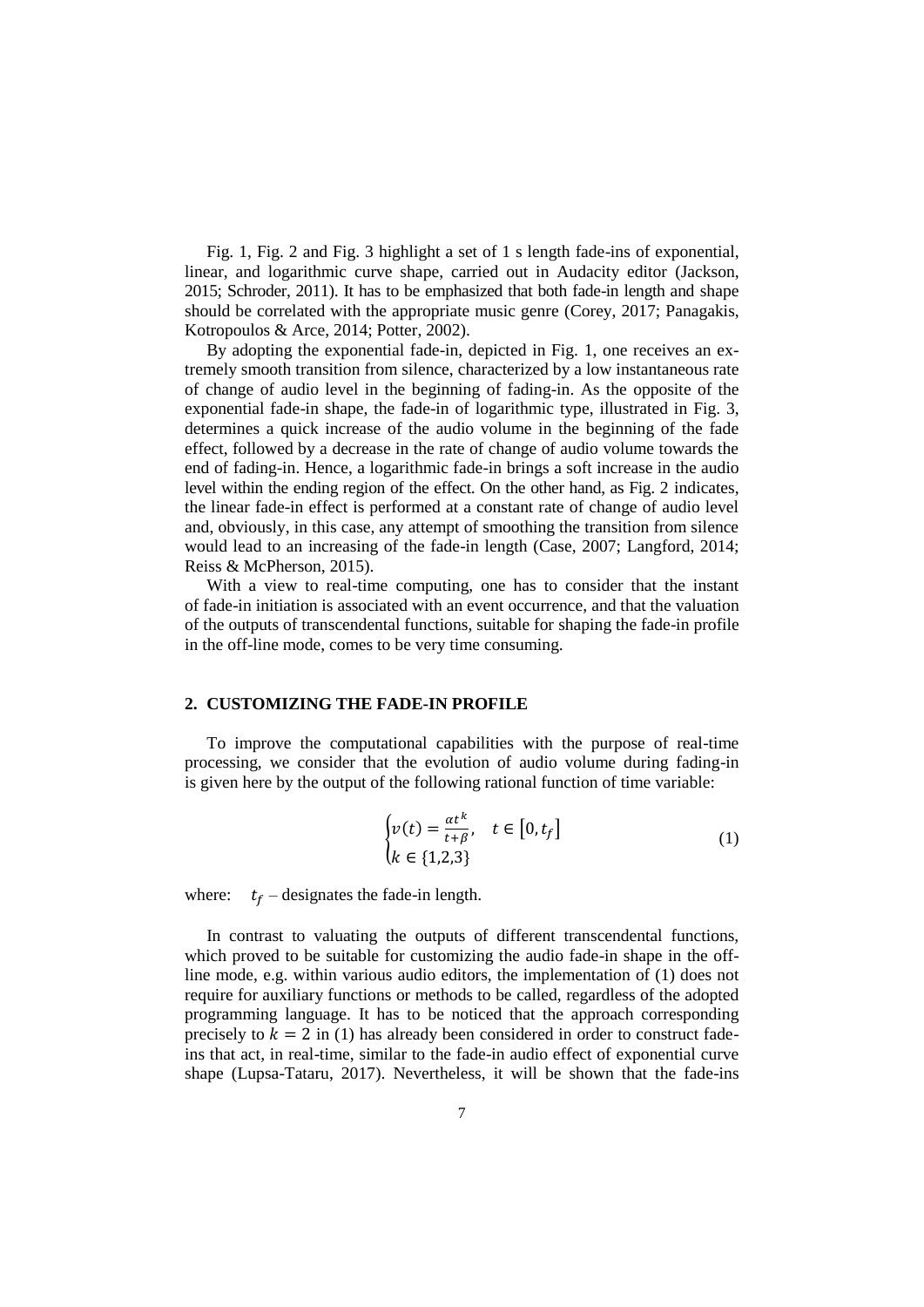received by computing the more comprehensive expression (1) can act either as the fade-in audio effect of exponential type or as the fade-in audio effect of logarithmic curve shape.

With the time-related audio level provided by (1), the instantaneous rate of change of the audio volume during fading-in comes to be:

$$
v'(t) \equiv \frac{dv}{dt} = \frac{d}{dt} \left(\frac{\alpha t^k}{t + \beta}\right)
$$
  
=  $\alpha [(k-1)t + k\beta] \frac{t^{k-1}}{(t + \beta)^2}$  (2)

Since the fade-in audio effect is represented by a strict increasing in the signal level, it plainly follows that function (1) has to be strictly increasing (Langford, 2014; Reiss & McPherson, 2015). Having in view (2), this implies:

$$
\alpha[(k-1)t + k\beta] > 0. \tag{3}
$$

On the other hand, if we denote the fade-in halfway point i.e. the fade-in midpoint by means of variable

$$
t_h = t_f/2,\tag{4}
$$

then, in order to receive a strict increasing in the level of the audio signal, starting from silence, the following conditions come to be essential:

$$
v(t_h) = v_h = \rho_h v_f \,, \tag{5}
$$

$$
v(t_f) = v_f \tag{6}
$$

wherein, we have

$$
v(0) = 0 < v_h < v_f \tag{7}
$$

$$
\rho_h = \nu_h / \nu_f \,. \tag{8}
$$

Within relations (5)–(8), variable  $v<sub>h</sub>$  indicates the imposed audio level at the fade-in midpoint (4) whilst variable  $v_f$  designates the final volume i.e. the audio level to be reached at the end of fading-in. In this context, taking now into account merely (7) and (8), one obtains

$$
0 < \rho_h < 1. \tag{9}
$$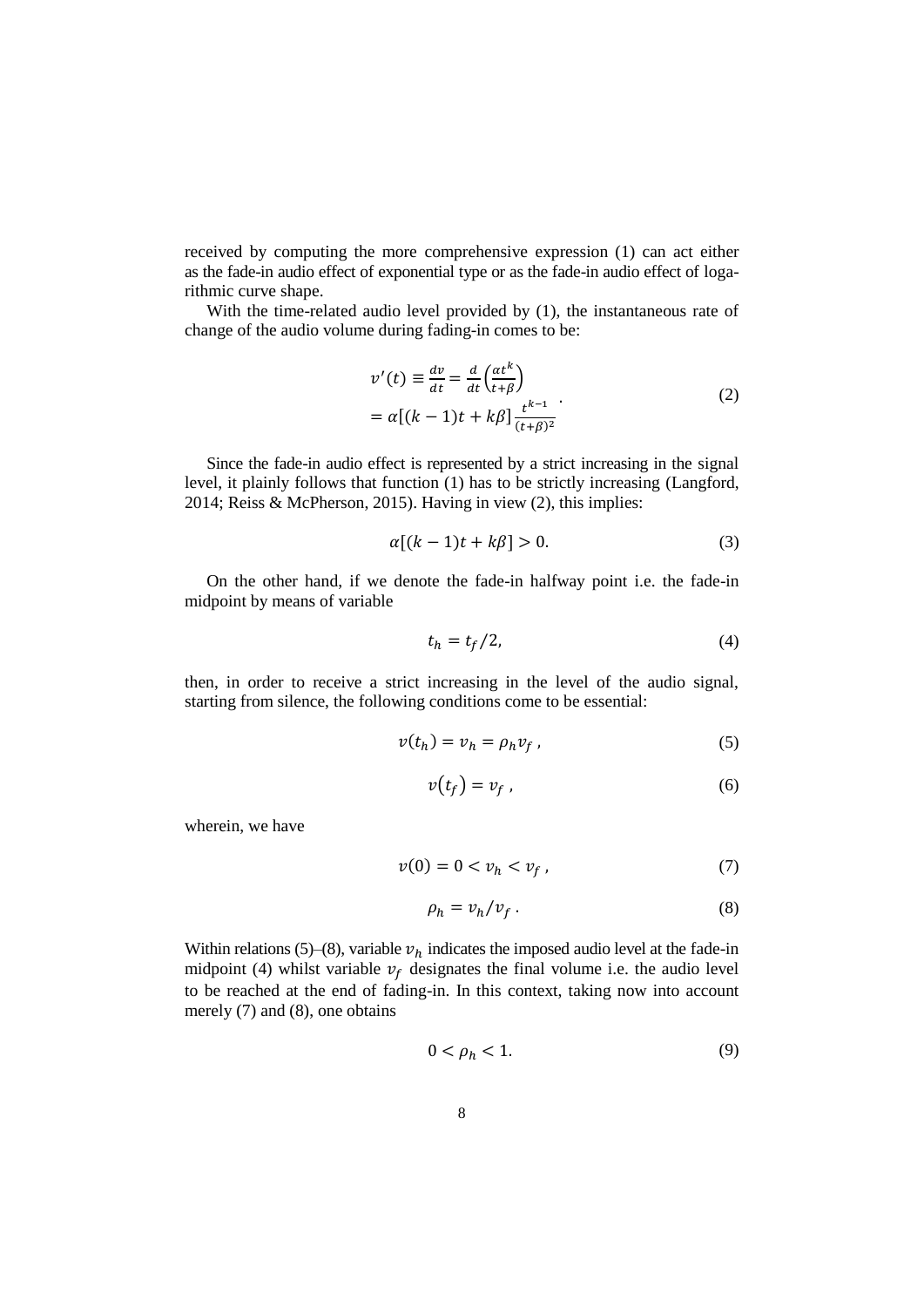Having in view that the function employed to construct the fade-in profile is given by (1), conditions (5) and (6) lead to the following system of algebraic equations:

$$
\begin{cases}\n\frac{\alpha t_f^k}{t_f + 2\beta} = 2^{k-1} \rho_h v_f \\
\frac{\alpha t_f^k}{t_f + \beta} = v_f\n\end{cases} \tag{10}
$$

One perceives that (10) is linear with respect to the encompassed coefficients  $\alpha$  and  $\beta$ . More precisely, one straightforwardly obtains that (10) is equivalent to:

$$
\begin{cases}\nt_f^k \cdot \alpha - 2^k \rho_h v_f \cdot \beta = 2^{k-1} \rho_h t_f v_f \\
t_f^k \cdot \alpha - v_f \cdot \beta = t_f v_f\n\end{cases} \tag{11}
$$

For a specific value of  $k$  in (1), the solution of (11) yields the coefficients of (1) in terms of fade length  $t_f$ , the final volume  $v_f$ , and quantity (8) that depends on the imposed audio level at the fade-in halfway point (4). One receives:

$$
\alpha = \frac{2^{k-1} \rho_h v_f}{2^k \rho_h - 1} \cdot \frac{1}{t_f^{k-1}},\tag{12}
$$

$$
\beta = \frac{1 - 2^{k-1} \rho_h}{2^k \rho_h - 1} t_f \,. \tag{13}
$$

In order to fulfill condition (3) of enforcing a positive rate of change of the audio level, we plainly consider  $\alpha > 0$  and  $\beta > 0$ , respectively. In this context, by inspecting expressions (12) and (13) of the two coefficients, the following conditions arise:

$$
\begin{cases} 2^k \rho_h - 1 > 0 \\ 1 - 2^{k-1} \rho_h > 0 \end{cases}
$$
 (14)

or, what is just equivalent

$$
\frac{1}{2^k} < \rho_h < \frac{1}{2^{k-1}}.\tag{15}
$$

Thus, based on (12), (13) and (15), one finds that the time-related expression of the algebraic fraction (1), which shapes the audio fade-in profile, incorporates the parameters: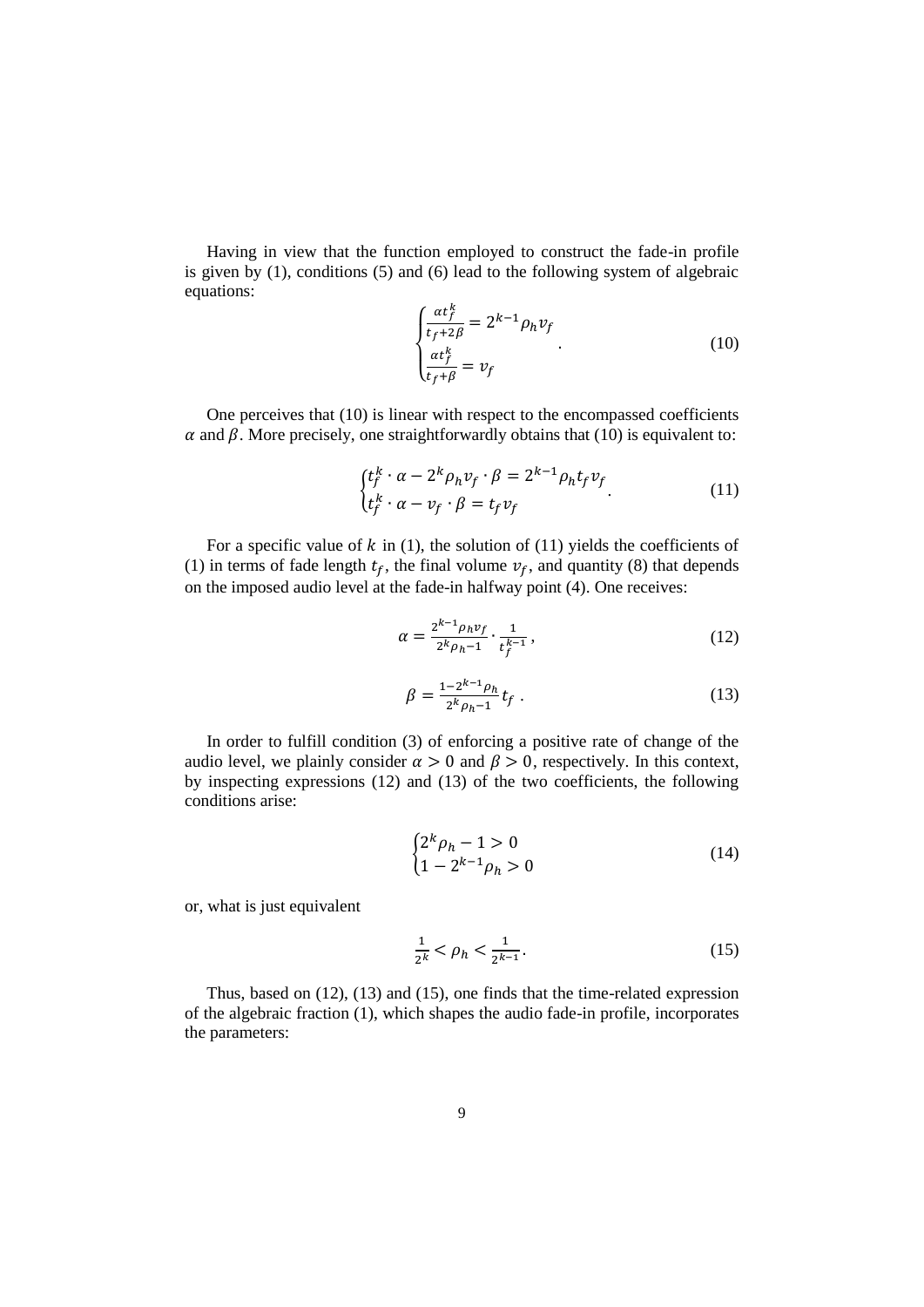$$
k = \begin{cases} 3, & 1/8 < \rho_h < 1/4 \\ 2, & 1/4 < \rho_h < 1/2, \\ 1, & 1/2 < \rho_h < 1 \end{cases} \tag{16}
$$

$$
\alpha = \alpha(\rho_h) = \begin{cases} \frac{4\rho_h v_f}{8\rho_h - 1} \frac{1}{t_f^2}, & 1/8 < \rho_h < 1/4\\ \frac{2\rho_h v_f}{4\rho_h - 1} \frac{1}{t_f}, & 1/4 < \rho_h < 1/2, \\ \frac{\rho_h v_f}{2\rho_h - 1}, & 1/2 < \rho_h < 1 \end{cases} \tag{17}
$$

$$
\beta = \beta(\rho_h) = \begin{cases}\n\frac{1 - 4\rho_h}{8\rho_h - 1} t_f, & 1/8 < \rho_h < 1/4 \\
\frac{1 - 2\rho_h}{4\rho_h - 1} t_f, & 1/4 < \rho_h < 1/2, \\
\frac{1 - \rho_h}{2\rho_h - 1} t_f, & 1/2 < \rho_h < 1\n\end{cases} \tag{18}
$$

wherein one observes that the value of  $k$  out of the set  $\{1,2,3\}$  as well as the appropriate expressions of the coefficients are decided by the value of quantity (8) that is the ratio between the imposed audio level at the fade-in midpoint and the final audio level.

Since both coefficients (17) and (18), interfering in (1), are positive and, also,  $k \in \{1,2,3\}$ , it follows that condition (3) of receiving a gradual increasing in the level of the audio content is now fulfilled. Hence, with (16)–(18), one obtains:

$$
v'(t) \equiv \frac{dv}{dt} > 0, \quad t > 0 \tag{19}
$$

and, having in view (2),

$$
v'(0) \equiv \frac{dv}{dt}\Big|_{t=0} = \begin{cases} 0, & 1/8 < \rho_h < 1/4\\ 0, & 1/4 < \rho_h < 1/2\\ \alpha/\beta, & 1/2 < \rho_h < 1 \end{cases} \tag{20}
$$

Considering (1), (2) and (16), then, for  $1/8 < \rho_h < 1/4$ , one explicitly gets the appropriate expression of the rational function shaping the fade-in profile along with the appropriate expression of the instantaneous rate of change of the audio volume during fading-in i.e.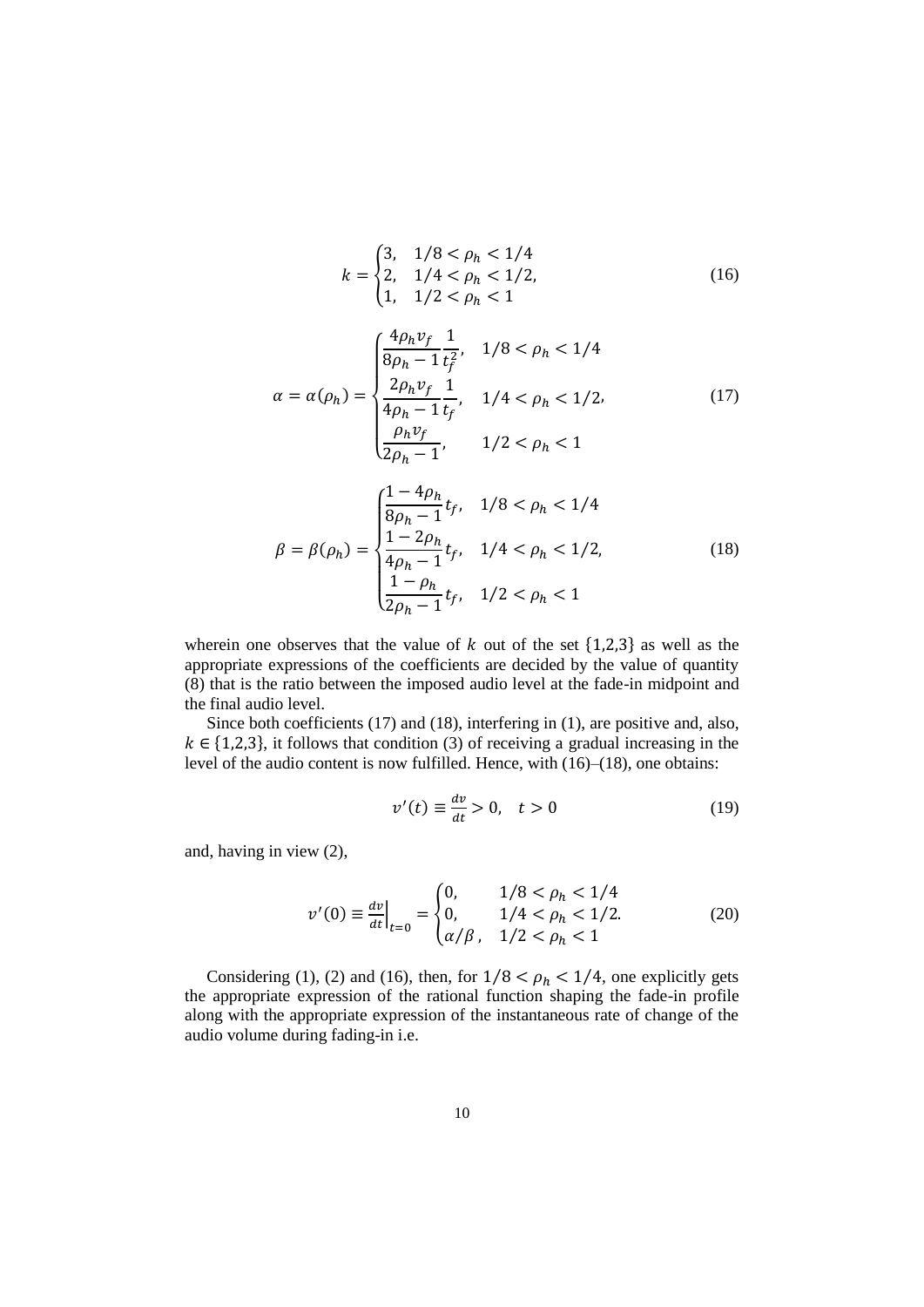$$
v(t) = \frac{\alpha t^3}{t + \beta}, \quad t \in [0, t_f], \tag{21}
$$

$$
v'(t) \equiv \frac{dv}{dt} = \alpha(2t + 3\beta) \frac{t^2}{(t + \beta)^2} > 0, \quad t > 0.
$$
 (22)

Similarly, for  $1/4 < \rho_h < 1/2$ , one explicitly receives

$$
v(t) = \frac{\alpha t^2}{t + \beta}, \quad t \in [0, t_f],
$$
\n(23)

$$
v'(t) \equiv \frac{dv}{dt} = \alpha(t + 2\beta) \frac{t}{(t + \beta)^2} > 0, \quad t > 0.
$$
 (24)

while for  $1/2 < \rho_h < 1$ , the rational function (1), modelling the fade-in profile, and the corresponding rate of change of audio level, yielded by (2), come to be

$$
v(t) = \frac{\alpha t}{t + \beta}, \quad t \in [0, t_f], \tag{25}
$$

$$
v'(t) \equiv \frac{dv}{dt} = \frac{\alpha \beta}{(t + \beta)^2} > 0, \quad t \in [0, t_f].
$$
 (26)

### **3. THE FADE-IN CURVES**

Based on (1), (16)–(18), in Fig. 4, Fig. 5, and Fig. 6, we have illustrated the fade-in profiles for fade length  $t_f = 0.5$  s,  $t_f = 1$  s and  $t_f = 2$  s, respectively, with quantity (8) selected as parameter. Since the validation of the suggested technique of real-time performing the fade-in audio effect is accomplished here by means of plain JavaScript implementations, we have considered that the final volume i.e. the volume to be reached at the end of fading-in has the value of 1 that is the default and, also, the highest volume adopted in HTML5 (Devlin, 2012; Powers, 2011; *HTML 5.2. W3C Recommendation*, 2017). In this context, quantity (8) represents just the audio level imposed at the fades midpoint (4) i.e.  $t_h = 0.25$  s for Fig. 4,  $t_h = 0.5$  s for Fig. 5 and  $t_h = 1$  s for Fig. 6, respectively.

One observes that the fade-ins of Fig. 4, Fig. 5 and Fig. 6, respectively, received for  $\rho_h = 0.15$  and  $\rho_h = 0.3$ , will act similar to the fade-in audio effect of exponential curve shape i.e. the audio level will increase smoothly till the midpoint, starting from an initial rate of change of zero, as (20) indicates, and, then, it will slope upwards with an increasing rate of change, according to (21)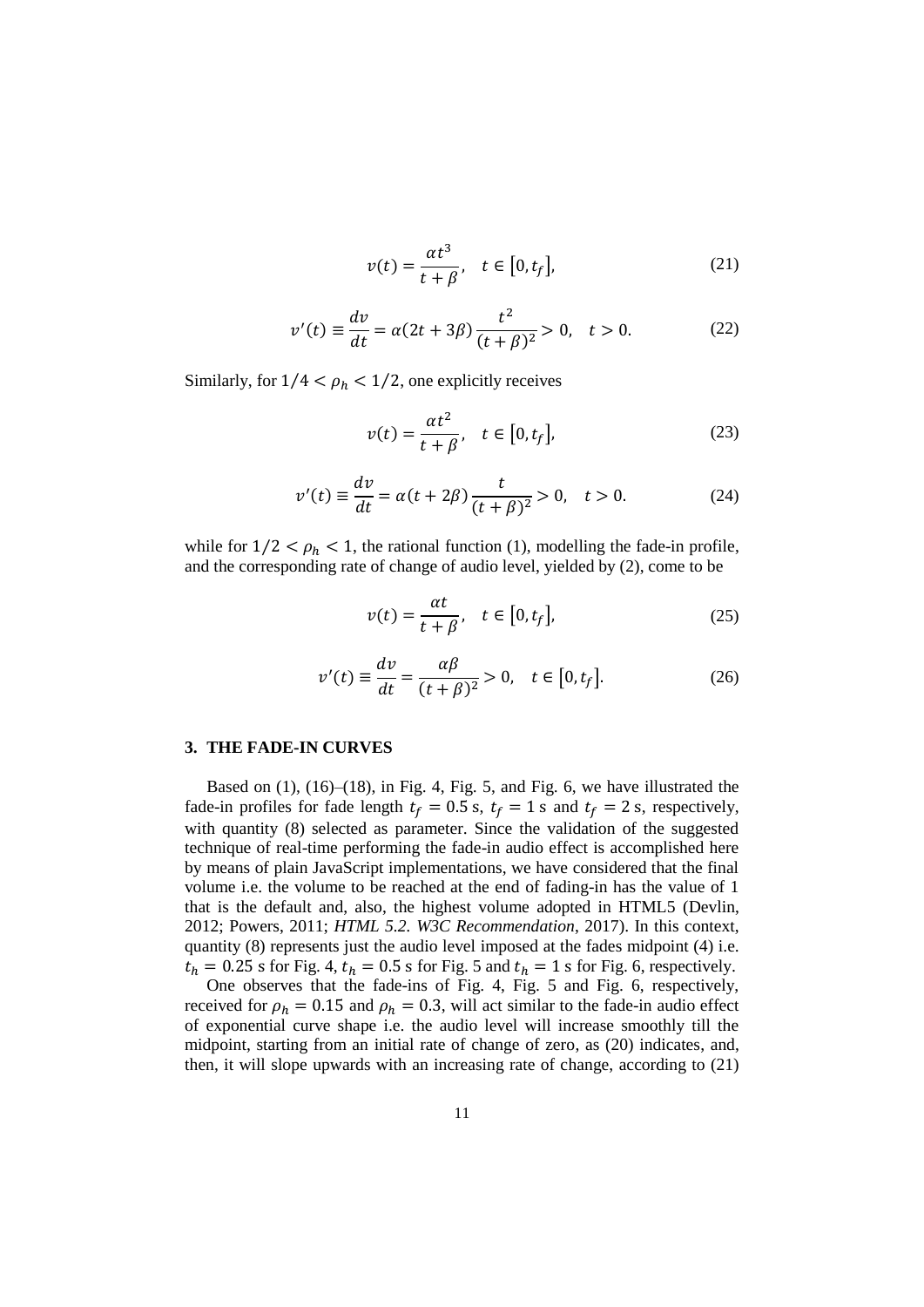and (23), respectively. At the opposite side, the fade-ins corresponding to  $\rho_h = 0.7$ and  $\rho_h = 0.85$  will act similar to the fade-in of logarithmic shape i.e. the audio level will go up quickly till the halfway point, and, subsequently, it will increase slowly towards the end of fading-in, in accordance with the time-related evolution enforced by (25).



**Fig. 4. Fade-in curves for the fade length of 0.5 s and the final volume of 1 (the default value in HTML5)**



**Fig. 5. Fade-in curves for the fade length of 1 s and the final volume of 1 (the default value in HTML5)**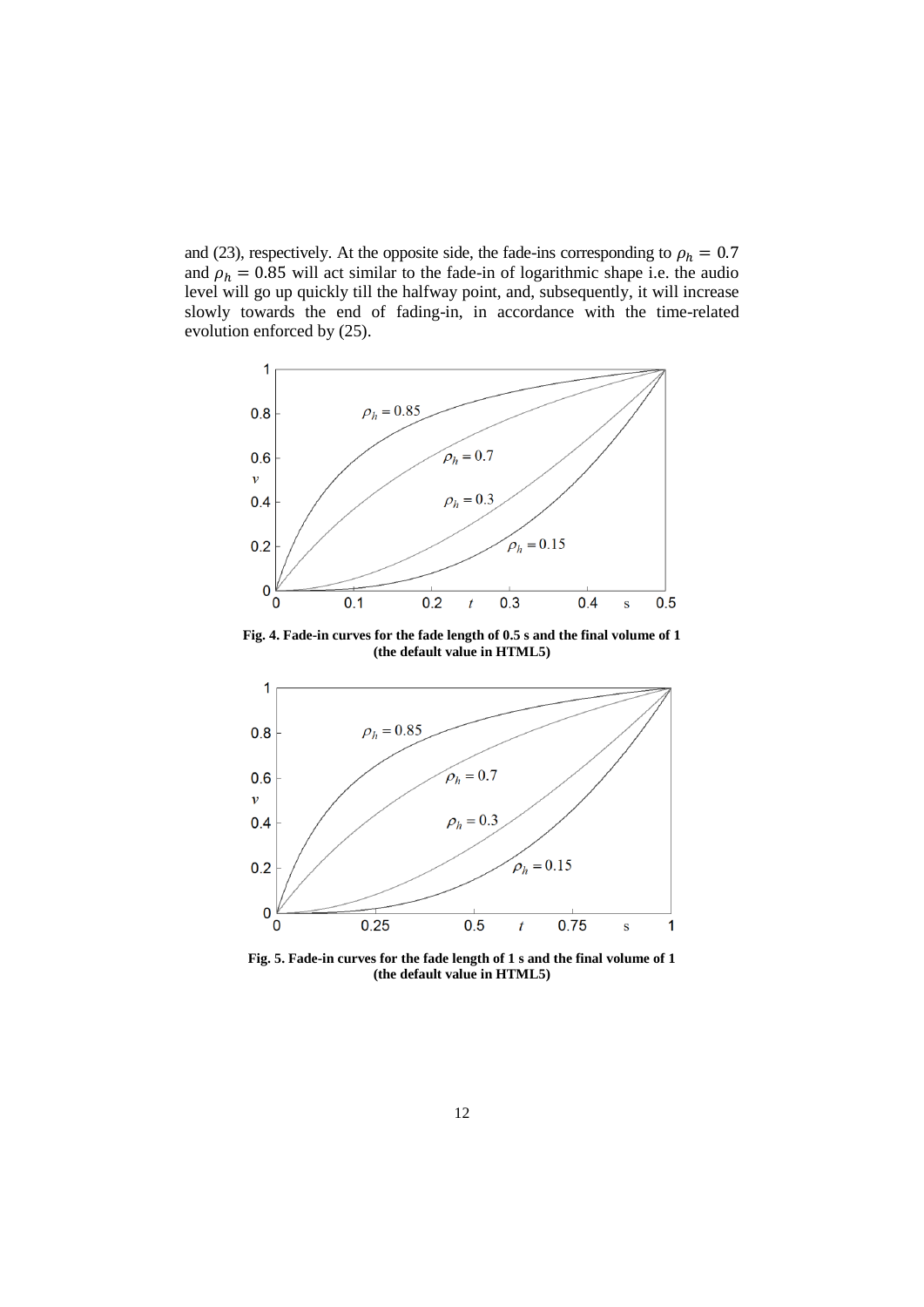

**Fig. 6. Fade-in curves for the fade length of 2 s and the final volume of 1 (the default value in HTML5)**

Thus, all the three figures, plotted for  $\rho_h \in \{0.15, 0.3, 0.7, 0.85\}$ , do highlight that the received profiles are crucially decided by the value of quantity (8), regardless of the fade-in length, what validates the generality of function (1), employed for fade shaping.

## **4. JAVASCRIPT IMPLEMENTATIONS**

In order to verify the suggested method of fade-in profile customizing for the suitability with real-time computing, we have developed straightforward implementations in plain ("vanilla") JavaScript, with the discretization being achieved by employing the "setInterval()" method of the "window" object. For the sake of simplicity, the two applications advanced in the paper have been optimized so that the only intervention of the user consists in providing the appropriate audio content (sample) upon which the fade-in effect has to be applied.

The first application has been implemented by taking into account the more complex relations  $(16)$ – $(18)$ . Therefore, although we have set the value of 0.15 for quantity (8) in order to receive a 2 s audio fade-in that acts similar to the fade-in effect of exponential curve shape (see Fig. 6), a function is incorporated just to compute the parameters of  $(1)$  for any value of ratio  $(8)$  that is located within the open intervals of representations (16)–(18). One perceives that as a result of linking the "play" media event to the audio element, the fade-in effect is applied, from the beginning of the audio sample, whenever the audio has been started. As aforementioned, the discrete-time processing is accomplished here by means of the "setInterval()" method of the "window" object. More precisely, as the code plainly indicates, once every 50 ms, the current position within the audio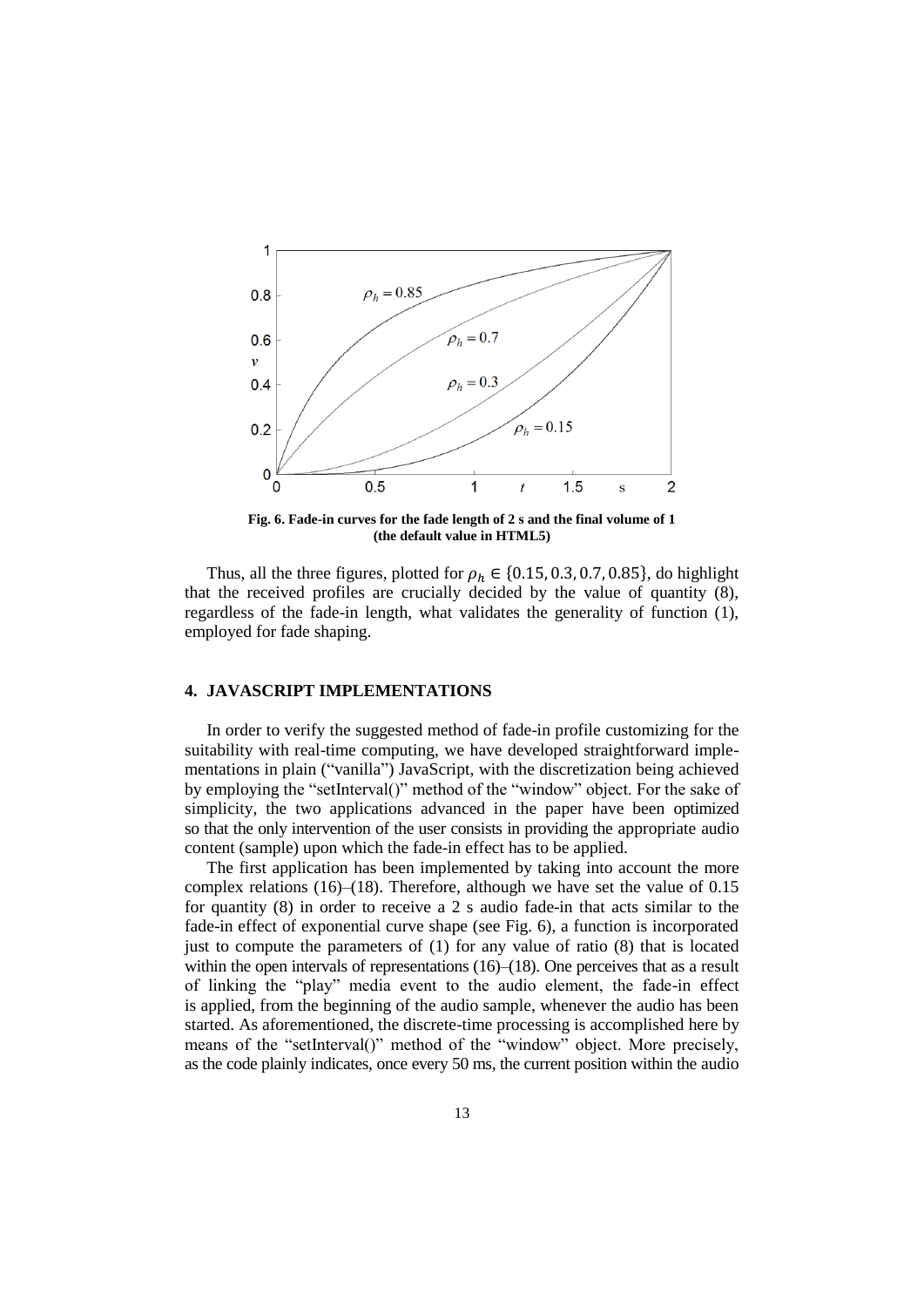content (sample) i.e. the audio object "currentTime" property is passed to a specialized function that returns the output of rational function (1), which, in turn, is used to update the audio object "volume" property. The code of the described application is put forward in what follows right away.

#### **Listing 1. The code of the described application**

```
<!DOCTYPE html>
<html><head>
<title>Fade-in</title>
</head>
<body>
<script>
var ae; \frac{1}{1 + \frac{1}{1 + \frac{1}{1}} / the audio element (object)<br>var k, alpha, beta; // parameters of the rational
                         // parameters of the rational function, shaping
                          // the fade-in
var timerId; \frac{1}{2} // id value returned by setInterval() method
function compPrm( tF, vF, rhoH ) {
/* computes the parameters of the algebraic fraction (1);
function arguments: fade length, final volume i.e. audio volume to be 
reached, ratio (8) between the audio volume at fade-in midpoint and the 
final volume */
   var rhoH2 =rhoH +rhoH;
   var rhoH4, rhoH8, auxVar;
            // auxiliary variables
   if ( 0.5 < rhoH && rhoH < 1.0 ) {
      k = 1:
      auxVar = rho<sub>2</sub> - 1.0;
      alpha = rhoH * vF / auxVar;
           // based on representation (17), for 1/2 < rhoH < 1
      beta = (1.0 - \text{rhoH}) * \text{tr} / \text{auxVar};
            // based on representation (18), for 1/2 < rhoH < 1
   }
   else if ( 0.25 < rhoH && rhoH < 0.5 ) {
      k = 2;rho4 = rhoH2 + rhoH2;auxVar = rho4 - 1.0;
      alpha = rhoH2 * vF / auxVar / tF;
            // based on representation (17), for 1/4 < rhoH < 1/2beta = (1.0 - \text{rhoH2}) * \text{tr} / \text{auxVar};// based on representation (18), for 1/4 < rhoH < 1/2}
   else { // 0.125 < rhoH && rhoH < 0.25 (1/8 < rhoH < 1/4)
      k = 3:
      rhoH4 = rhoH2 + rhoH2; rhoH8 = rhoH4 + rhoH4;
      auxVar = rho8 - 1.0;
      alpha = rhoH4 * vF / auxVar / tF / tF;
            // based on representation (17), for 1/8 < rhoH < 1/4beta = (1.0 - \text{rhoH4}) * \text{tr} / \text{auxVar};// based on representation (18), for 1/8 < rhoH < 1/4}
}
```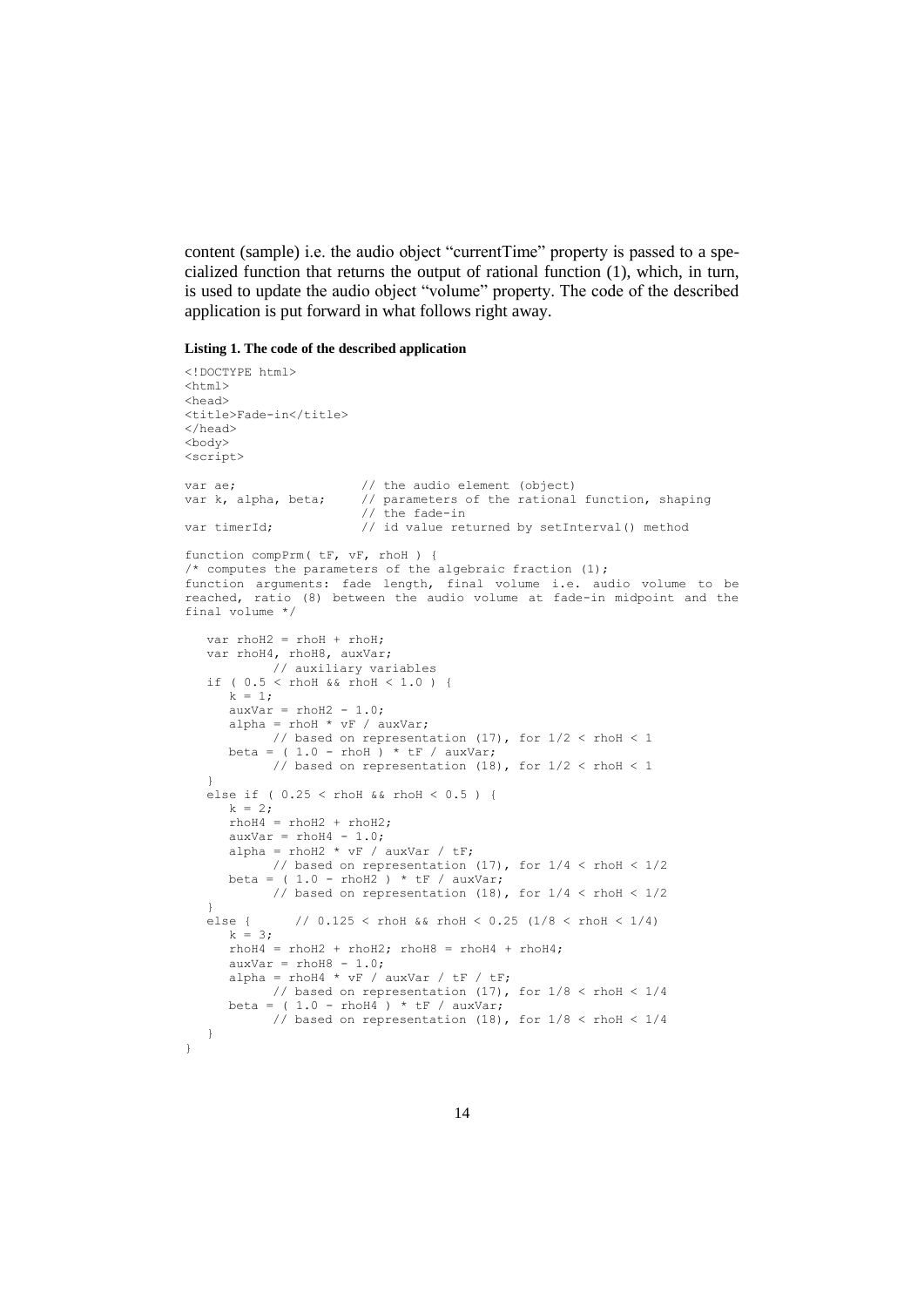```
/* returns the output of the rational function shaping the fade-in,
for a given instant of time */
   var newVol = alpha * t / ( t + beta );
           // algebraic fraction (25), corresponding to 1/2 < rhoH < 1
   if ( k == 2 ) { newVol = newVol * t; }
           // algebraic fraction (23), corresponding to 1/4 < rhoH < 1/2else if ( k == 3 ) { newVol = newVol * t * t; }
           // algebraic fraction (21), corresponding to 1/8 < rhoH < 1/4return newVol;
}
function setVol( vF ) {
/* sets the audio volume during fading-in;
argument: final volume i.e. the audio volume to be reached */
   var timeVar = ae.currentTime;
           // the current position within the audio content, in second
   var currentVol = v( timeVar );// calls v( t ), with parameter t receiving the current 
            // playback time
   if ( currentVol < vF ) { ae.volume = currentVol; }
   else {<br>ae.volume = vF;
                                          // volume supressing<br>// clears the timer
     window.clearInterval( timerId );
   }
}
function fadeIn() {
/* performs the audio fading-in by means of
setInterval() method of the window object */
   ae.currentTime = 0.0; ae.volume = 0.0;
     // audio object properties initialization;
      // the fade-in effect is initiated just at the beginning of audio 
      // content
   timerId = window.setInterval( setVol, 50, 1.0 );
      // the setInterval() method calls setVol() function once every 50 ms;
      // the setInterval() method passes the value of 1 to parameter vF
}
compPrm( 2.0, 1.0, 0.15 );
            // arguments: fade length of 2 s, final volume of 1, ratio (8) 
            // of 0.15
ae = document.createElement( "AUDIO" );
            // creates the audio element (object)
ae.controls = true; // displays audio controls
ae.src = "sample.mp3"; // indicates an audio/mpeg file; provided by user
ae.addEventListener( "play", fadeIn );
          // associates the play event swith the audio element
document.body.appendChild( ae );
           // appends the created audio element to the document
</script>
</body>
```

```
\langle/html>
```
function v( t ) {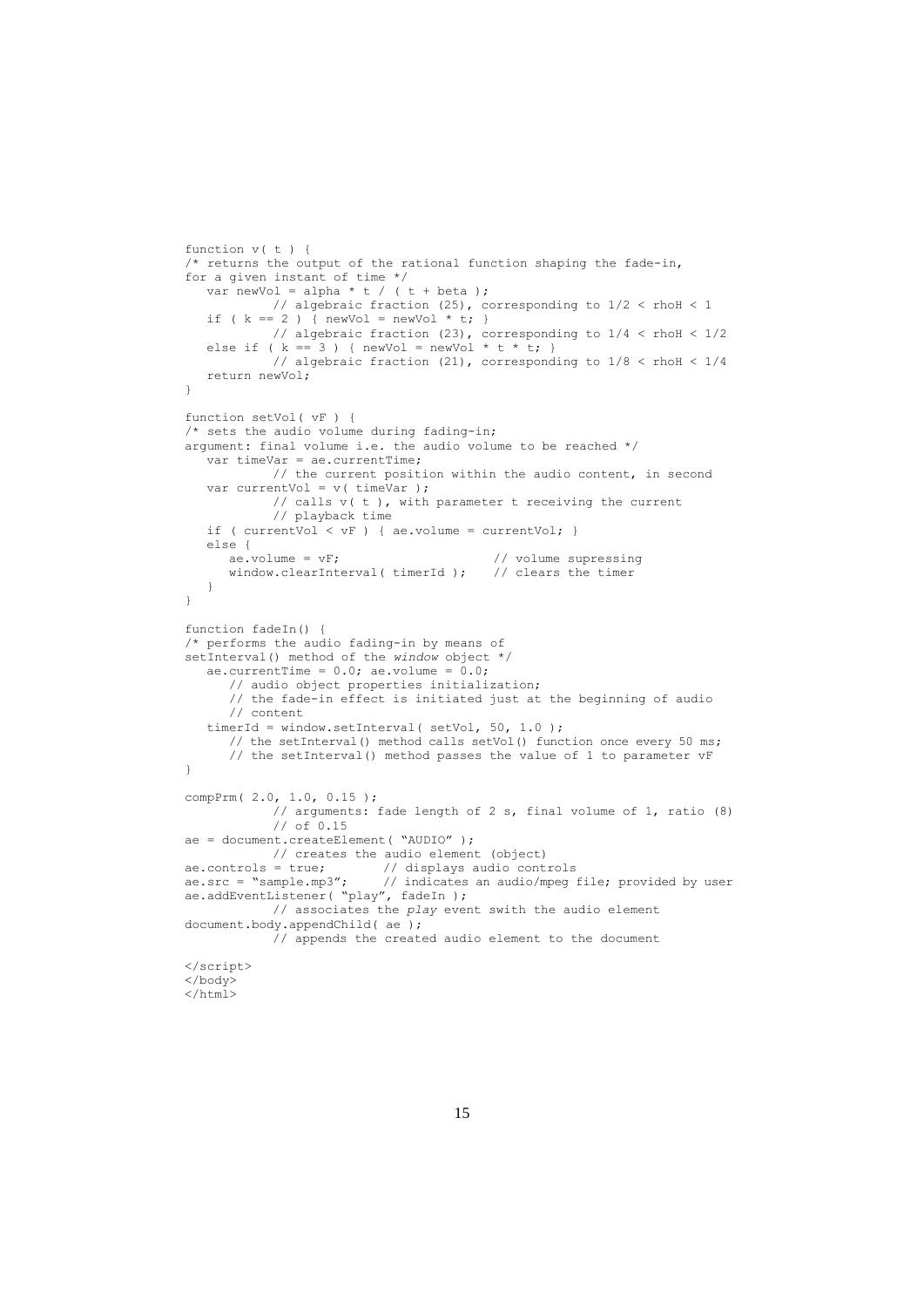The implementation given next has been reduced to a straightforward and short structure in order to highlight a significant benefit that comes from associating the "play" media event with the audio element (Lupsa-Tataru, 2017).

#### **Listing 2. Reduced structure of developed code**

```
<!DOCTYPE html>
\verb|html|<head>
<title>Fade-in</title>
</head>
<body>
<script>
var ae;
var alpha, beta;
var refTime;
   // holds the playback position when the audio has started to play
var timerId;
function compPrm( tF, vF, rhoH ) {
  // for the case of 1/8 < rhoH < 1/4 only
   var rhoH4 = rhoH + rhoH; rhoH4 = rhoH4 + rhoH4;
  var rhoH8 = rhoH4 + rhoH4;
  var auxVar = rhoH8 - 1.0;
   alpha = rhoH4 * vF / auxVar / tF / tF;
   beta = (1.0 - \text{rhoH4}) * \text{tr} / \text{auxVar};
}
function v( t ) {
  var newVol = alpha * t * t * t / ( t + beta );
   return newVol;
}
function setVol( vF ) {
   var tau = ae.currentTime - refTime;
   var currentVol = v( tau );
  if ( currentVol < vF ) { ae. volume = currentVol; }
   else {
      ae.volume = vF;
      window.clearInterval( timerId );
   }
}
function fadeIn() {
   refTime = ae.currentTime; ae.volume = 0.0;
   timerId = window.setInterval( setVol, 50, 1.0 );
}
compPrm( 2.0, 1.0, 0.15 );
ae = document.createElement( "AUDIO" );
ae.controls = true;
ae.src = "sample.mp3";
ae.addEventListener( "play", fadeIn );
document.body.appendChild( ae );
</script>
</body>
\langle/html>
```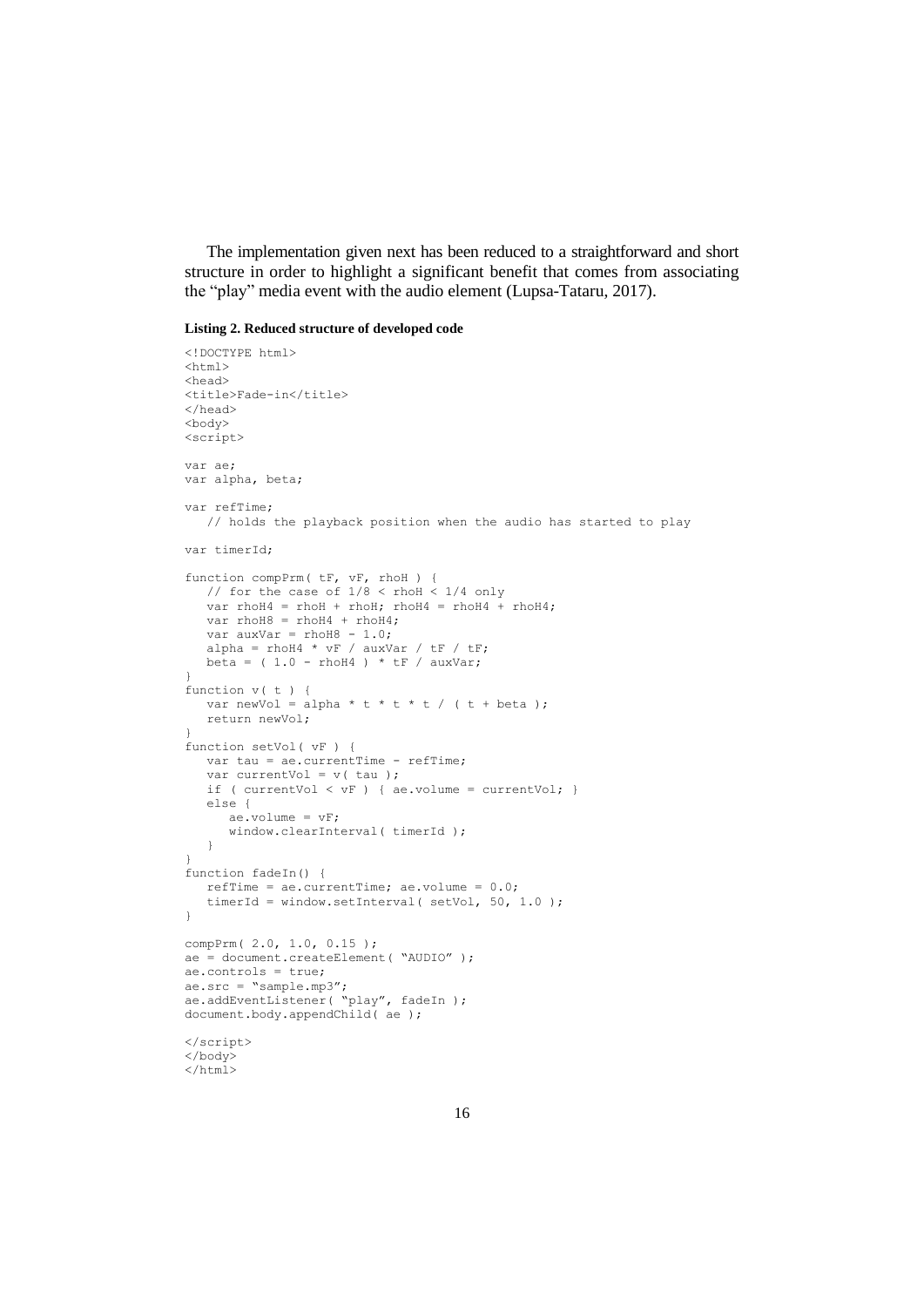One observes that, although this second implementation has been designed to work merely for the case of  $1/8 < \rho_h < 1/4$ , it comes with the plus of allowing the initiation of the fade-in effect not only at the beginning of the audio content but also whenever the audio is no more paused. This obviously will smooth the listening experience for long audio contents on audio/video sharing platforms, when the user alternatively accesses the "play" and "pause" standard media controls. To gain benefit, in addition to the first application, we have introduced the "refTime" variable of global scope in order to hold the playback position within the audio content whenever the user accesses the "play" audio control. Hence, the fade-in audio effect is applied here with respect to the current value of "refTime" global variable i.e. according to (21), wherein the following replacement is to be performed

$$
t \leftarrow \tau;
$$
  

$$
\tau = t - t_{ref}
$$

with  $t_{ref}$  standing for the value of "refTime" variable of the implementation, which comes now to be the instant of fade-in initiation.

## **5. CONCLUSIONS**

Audio fade-ins are widely used to smooth the transition from silence of audio signals (Case, 2007; Jackson, 2015; Langford, 2014; Reiss & McPherson, 2015; Schroder, 2011). They are usually applied within audio editors, i.e. in off-line mode, by employing different transcendental functions of time variable to impose the evolution of audio level. However, the design of various interactive products, like simulation software and entertainment applications, frequently calls for fast audio processing techniques. By adopting a rational function to enforce the timerelated evolution of the audio volume, the present investigation advances an efficient method of constructing the audio fade-in profile, suitable for real-time computing. It is shown that the resulted fade-ins, straightforwardly obtained by valuating the output of the selected rational function for numerous values of the encompassed parameters, can act either as the audio fade-in of exponential type or as the audio fade-in of logarithmic shape.

With the audio content/sample as the preference of the reader, the optimized implementations in pure JavaScript, put forward in the present paper, plainly emphasize the effectiveness of the proposed solution to constructing the audio fade-in profile.

Further developments could be geared towards real-time audio cross-fading techniques, by employing the method of audio fading-in suggested here along with a technique of audio fading-out suitable for fast computing (Lupsa-Tataru, 2018).